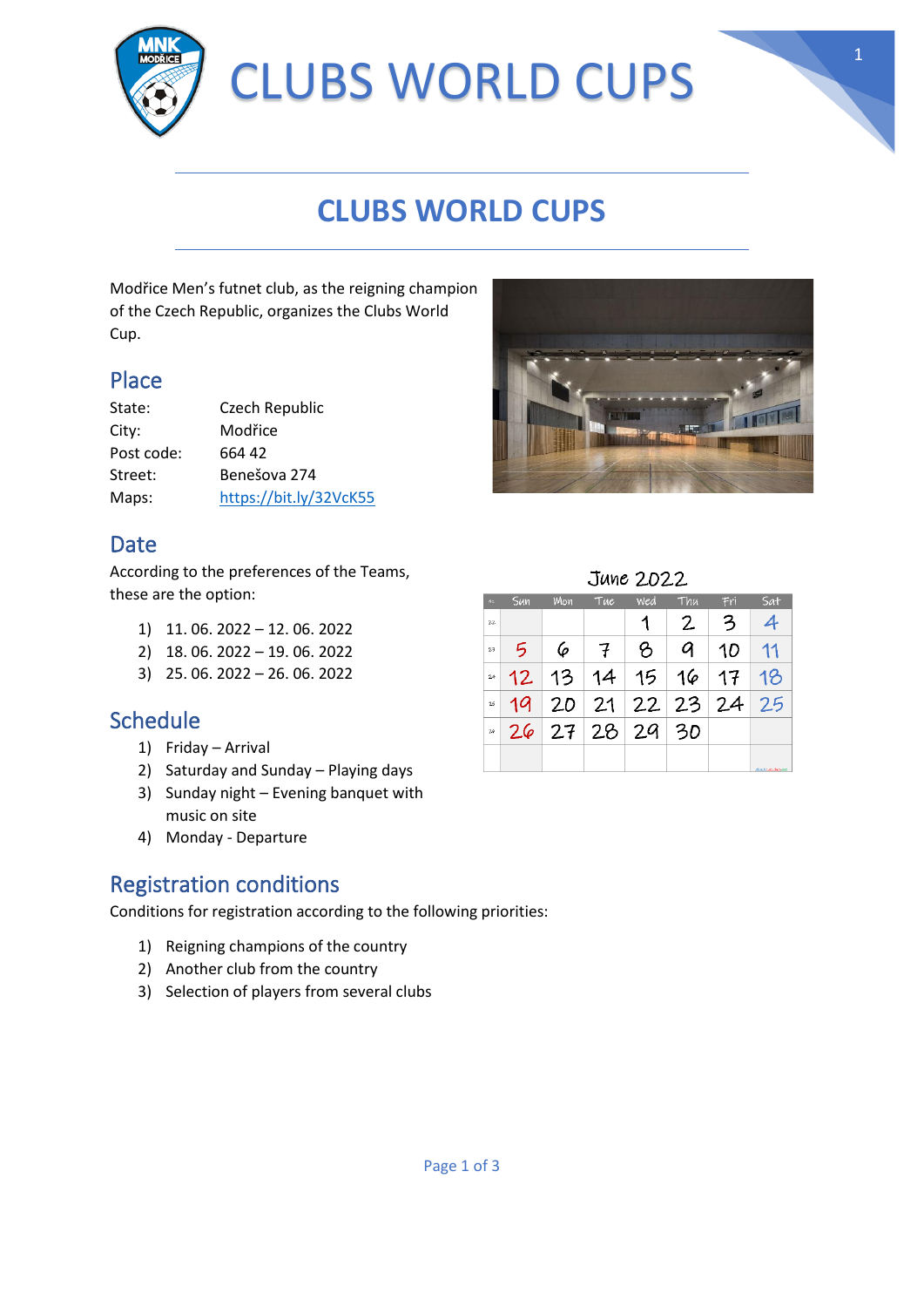

#### Game structure

The winner is the team that scores 3 points from the partial matches first.

Partial matches:

- 1) Singles (without the possibility of substitution)
- 2) Doubles
- 3) Triples
- 4) Doubles (different players than doubles in the point 2)
- 5) Singles (different player than singles in the point 1) and without the possibility of substitution

Composition of groups and deployment according to the number of registered Teams.

### **Costs**

The organizer pays for 6 members of the country (players and coach):

- 1) Accommodation from Friday to Monday
- 2) Breakfast, lunch and diner

Every country pays for transport

## Applications

Applications ideally by the end of December, the deadline is the end January by email by email [Jahoda.petr@email.cz](mailto:Jahoda.petr@email.cz)

The application must contain:

- 1) Country name
- 2) Information, if you are applying as
	- a. Acting country champions
	- b. Another country club
	- c. Selection of players from several clubs
- 3) Responsible person + contact details





2

Page 2 of 3